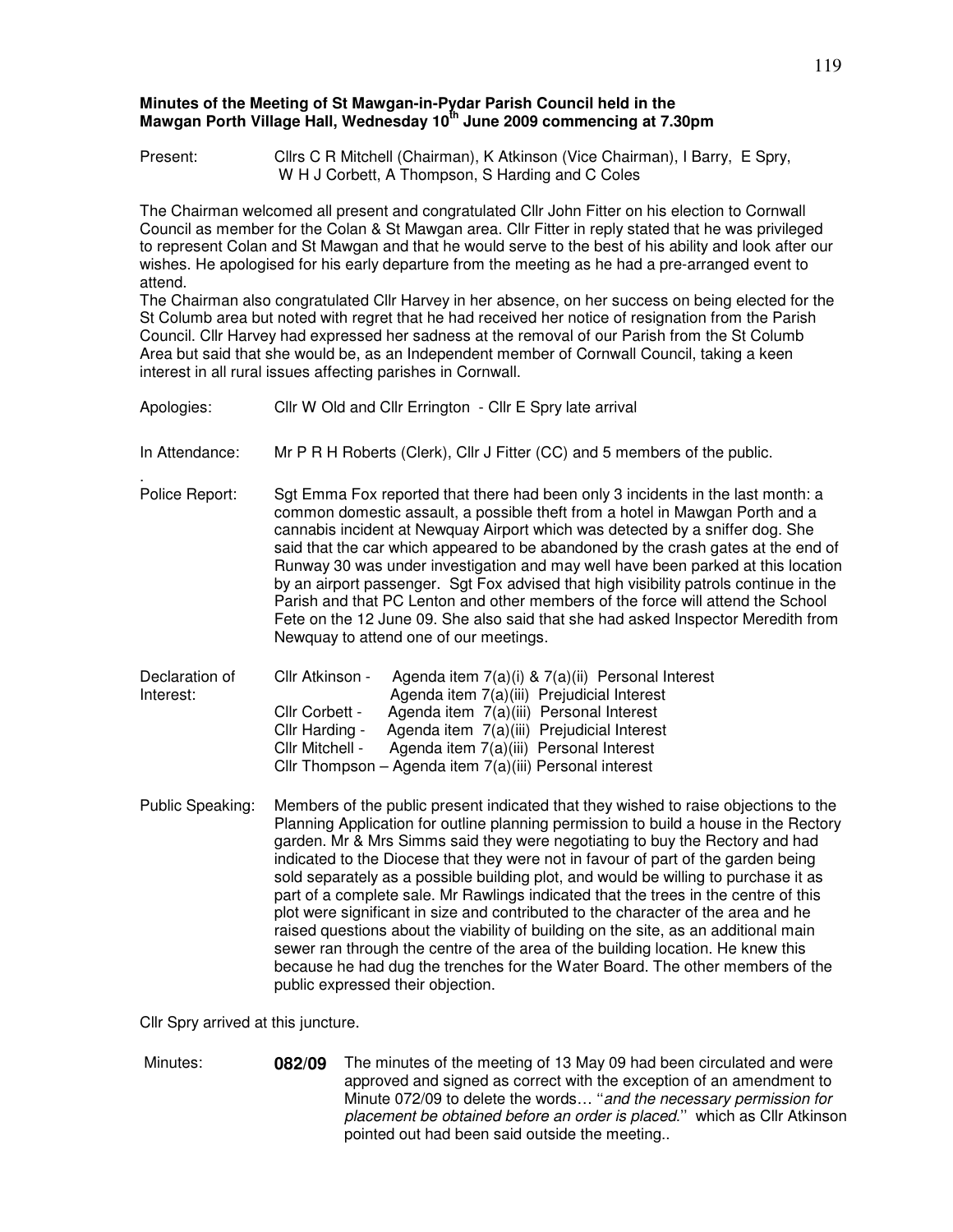| Matters Arising: | 083/09 | Pursuant to Minute 070/09, Cllr Thompson asked if any response had<br>been received from CC Planning regarding the decision to remove the<br>large number of trees from Carnanton Woods. The Clerk advised that<br>having sent several letters, no response had been received. The<br>Chairman agreed to take up the matter with CC.                                                                                                                                                                                                                                                                                                                                                                                                                                                                                                                                                                                                                                                                                                                                                                                                                                                                                                                                                                                                                                                                                                                                                                                                                                                                                                                                                                                                                                                                                                                                                                                                                                                                                                                                                                                                                                                                                                                                                                                                                                                                                                                    |
|------------------|--------|---------------------------------------------------------------------------------------------------------------------------------------------------------------------------------------------------------------------------------------------------------------------------------------------------------------------------------------------------------------------------------------------------------------------------------------------------------------------------------------------------------------------------------------------------------------------------------------------------------------------------------------------------------------------------------------------------------------------------------------------------------------------------------------------------------------------------------------------------------------------------------------------------------------------------------------------------------------------------------------------------------------------------------------------------------------------------------------------------------------------------------------------------------------------------------------------------------------------------------------------------------------------------------------------------------------------------------------------------------------------------------------------------------------------------------------------------------------------------------------------------------------------------------------------------------------------------------------------------------------------------------------------------------------------------------------------------------------------------------------------------------------------------------------------------------------------------------------------------------------------------------------------------------------------------------------------------------------------------------------------------------------------------------------------------------------------------------------------------------------------------------------------------------------------------------------------------------------------------------------------------------------------------------------------------------------------------------------------------------------------------------------------------------------------------------------------------------|
| Planning:        | 084/09 | (a) New Applications                                                                                                                                                                                                                                                                                                                                                                                                                                                                                                                                                                                                                                                                                                                                                                                                                                                                                                                                                                                                                                                                                                                                                                                                                                                                                                                                                                                                                                                                                                                                                                                                                                                                                                                                                                                                                                                                                                                                                                                                                                                                                                                                                                                                                                                                                                                                                                                                                                    |
|                  |        | (i) Buckingham $-$ 09/00636 $-$ Erection of conservatory to north-east<br>elevation of property. Linden Lea, Trevenna Cross, St Mawgan.<br>It was Resolved to raise no objection to this application.                                                                                                                                                                                                                                                                                                                                                                                                                                                                                                                                                                                                                                                                                                                                                                                                                                                                                                                                                                                                                                                                                                                                                                                                                                                                                                                                                                                                                                                                                                                                                                                                                                                                                                                                                                                                                                                                                                                                                                                                                                                                                                                                                                                                                                                   |
|                  |        | (ii) Saville - 09/00657 - Listed Building consent - Raise height of<br>doorway into kitchen. Old Lanvean Cottage, Lanvean, St Mawgan.<br>It was Resolved to raise no objection to this application.                                                                                                                                                                                                                                                                                                                                                                                                                                                                                                                                                                                                                                                                                                                                                                                                                                                                                                                                                                                                                                                                                                                                                                                                                                                                                                                                                                                                                                                                                                                                                                                                                                                                                                                                                                                                                                                                                                                                                                                                                                                                                                                                                                                                                                                     |
|                  |        | (iii) Eccles - 09/00684 - Outline Planning - Erection of 3/4 bedroom<br>house. Rectory plot, St Mawgan. The Chairman outlined the Parochial<br>Church Council's concern that, on the relocation of the rector to St<br>Columb and its effect on the community, no public consultation had been<br>carried out by the Diocese on the sale of the rectory and its garden<br>before it was announced and advertised. The Archdeacon of Cornwall<br>has now recognised the correct process has not been followed and has<br>ordered the sale to be suspended and called a public meeting for the 6<br>July 09 to be held in the St Mawgan Community Hall.<br>The details of objection by members of the Public were noted.<br>In discussion it was noted that Policy 3 of the Local Plan makes it clear<br>that development within development envelopes will only be acceptable<br>provided that it does harm the rural character of the village. The site lies<br>within the village's Conservation Area and Area of Special Character and<br>therefore there should be no automatic assumption in favour of<br>developing this site. It was noted that the applicant had not consulted<br>with all the owners of the neighbouring properties and that the statement<br>that only a few small trees would need to be removed to accommodate a<br>building was incorrect as the trees concerned are significant, covered by<br>a TPO, and contribute to the character of the area.<br>It was noted that this development would go against Local Plan policies<br>21, 31, 35, & 72(4). These policies are designed to protect the character<br>of this special area. Cornwall Structure Plan Policy 2 is also relevant. It<br>was noted that the Parish Plan calls for no new developments in back<br>gardens and in open spaces around existing dwellings.<br>Following the comments made by Mr Rawlings regarding the routing of<br>an additional main sewer around 1980 which runs diagonally across the<br>site, it was agreed that the Clerk makes enquiries of SW Water with<br>regard to the location of the sewer, as on the map supplied it is located in<br>a different place.<br>Proposed Cllr Corbett, seconded Cllr Coles that the PC objects to the<br>proposed development as it is contrary to LP policies 21, 31,35, and<br>72(4), and if permitted would set a precedent in this Area of Special<br>Character. This was Resolved nem.con. |

Cllr Atkinson and Cllr Harding, having declared a Prejudicial Interest, left the chamber for this item.

(iv) Cutt – 09/00722 – Approval of details reserved by conditions 2, 4 & 6 of 08/01080. Land adjacent to Pirates Perch, Trenance, Mawgan Porth. It was noted that copies of the details had not been received from CC and therefore a decision would need to be deferred.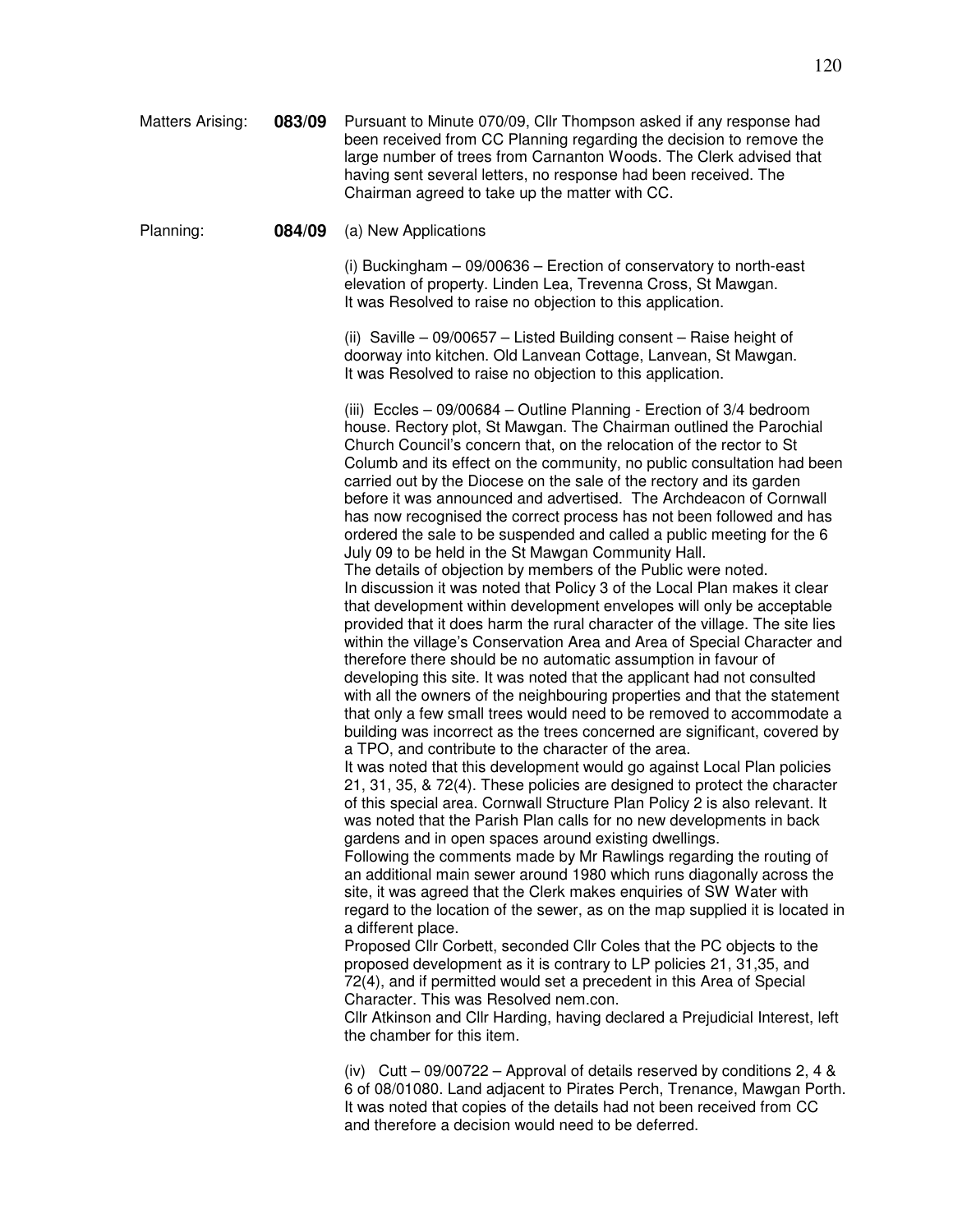(b) Advice from Cornwall Council

(i) Applications 09/00482, 09/00484, 09/00485 & 09/00487 The Park (formerly Mawgan Porth Holiday park) for engineering works, overhaul of chalets, construction of holiday apartments and redesigned pool and leisure building were granted. (Min070/09)

(ii) Alterations of roof structure to create 35 degree pitch and change to roof finish. Windsong, Tredragon Close, Mawgan Porth. (Min 070/09). Granted.

(iii) Felling of 3 Sycamores and replanting with Ash trees. Ramwood, Lanvean, St Mawgan ( Min 050/09). Granted.

(iv) Removal of condition from Lodge 5 to allow its unrestricted occupation throughout any 12 month period for the benefit of any owner manager. Blue Bay Lodges, Tredragon Road, Mawgan Porth. (Min050/09). Granted.

(v) Proposed new drive way and turning space including access to highway. 2 Ocean View, Trevarrian (Min070/09). Granted.

(vi) Enforcement - ENF/09/0198 – Marver House – The Clerk tabled an email from the Enforcement Officer that she had advised the owners of the property currently undergoing renovation that, if as advertised on their web site, the owners intend to convert Marver House to an Hotel/and or Restaurant, then a change of use application would be required. The Officer had requested that the owners respond to her advice within 7 days.

(c) Other Issues

(a) Local Development Orders – Expressions of Interest. The Chairman tabled a document outlining CC's bid to obtain government funding for conducting a pilot project. The object of the Pilot Project would be to create a model for others to follow in the production of a Local Development Order in partnership with Parish and Town Councils, based on publication of a local design guide that emphasised local distinctiveness. It was Resolved to put the PC forward as a nominee for the pilot project.

Member's Register of Interests Annual Review: **085/09** The Clerk reminded members that they should review their Register of Interests and update any changes that may have taken place during the last year.

Mawgan Porth Beach: **086/09** The Clerk advised that the new dog bin and the recycling bins and stand had been delivered and were in place on the beach. He reported that the Beach Contractor had experienced difficulty in having dog waste collected from his compound. The CC Beach Manager had been contacted and would take issue with SERCO. It was reported that the matting on the disabled access requires pinning down and also the picnic table. The Clerk will speak with Cllr Old to progress the matter. The Clerk tabled a copy of the new symbols for reporting beach water quality.

Playing Field: **087/09** Cllr Old (Parish Tree Warden) had inspected the trees on the bank by the cricket pavilion and reported to the Clerk who would now seek permission from CC for their removal. The Clerk tabled the Safety Report for the Play Area and would take up the minor low risk comments with Taylor Made for action. It was noted that the Church had made an application to hold their annual fete on 12 August.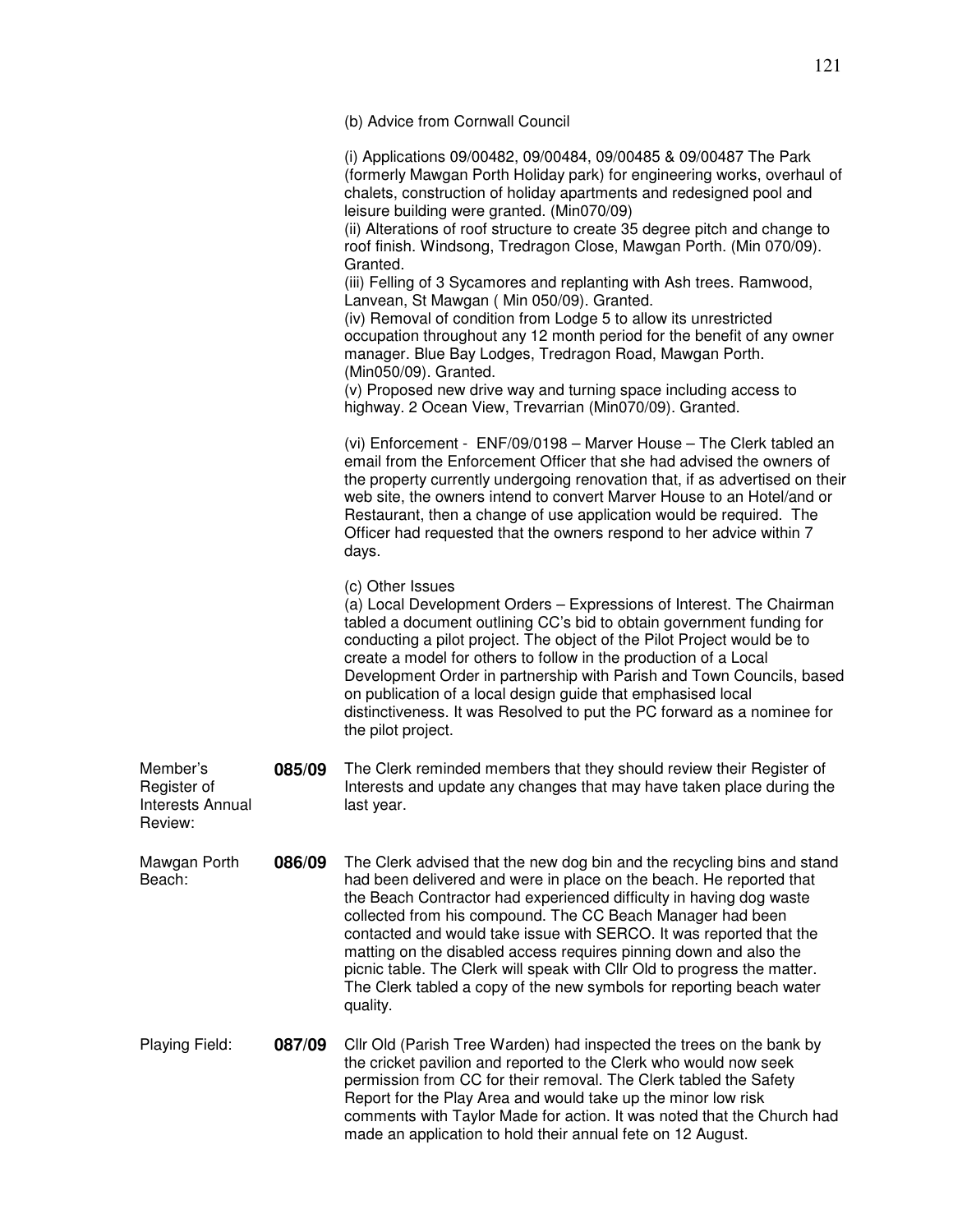| <b>Burial</b><br>Ground/Closed<br>Cemetery: | 088/09 | Nothing to report                                                                                                                                                                                                                                                                                                                                                                                                                                                                                                                                                                                                                                                                                                                                                                                                                                                                                                                                                                                                                                                                       |         |         |
|---------------------------------------------|--------|-----------------------------------------------------------------------------------------------------------------------------------------------------------------------------------------------------------------------------------------------------------------------------------------------------------------------------------------------------------------------------------------------------------------------------------------------------------------------------------------------------------------------------------------------------------------------------------------------------------------------------------------------------------------------------------------------------------------------------------------------------------------------------------------------------------------------------------------------------------------------------------------------------------------------------------------------------------------------------------------------------------------------------------------------------------------------------------------|---------|---------|
| Footpaths:                                  | 089/09 | Nothing to report                                                                                                                                                                                                                                                                                                                                                                                                                                                                                                                                                                                                                                                                                                                                                                                                                                                                                                                                                                                                                                                                       |         |         |
| Visitor<br>Information<br>Boards:           | 090/09 | Cllr Atkinson reported that he had gained permission from the owner of<br>the land on which the Parish Notice board is located at Trevarrian for<br>the positioning of a Visitor Information Board. Cllr Barry reported that<br>she had received permission from CC to place a board on the Toilet<br>block wall at Mawgan Porth and that she was awaiting confirmation from<br>the owner of the land at Trenance, adjacent to the notice board by the<br>Telephone Box, for permission to site a board at that location. As soon<br>as this permission is finalised it was agreed the order can be placed<br>with ParcSigns.                                                                                                                                                                                                                                                                                                                                                                                                                                                           |         |         |
| Other Reports:                              | 091/09 | 1. Cllr Corbett reported on his attendance at the Cornwall Council<br>Planning Liaison Group meeting in Truro on 20 May 09, at which Local<br>Development Orders were discussed. He stated that it was a valuable<br>forum to attend and was willing to attend the July Meeting if the Clerk<br>was unavailable. Cllr Corbett noted also that certain aspects of the<br>report issued by Mr Mason following the initial Group meeting in April<br>needed to be taken up with our local Planning Officers. The Clerk<br>agreed to do this.<br>2. Cllr Atkinson gave a brief report on the Annual Assembly of the<br>Parish Meeting which he chaired on the 20 May 09. He voiced<br>everyone's disappointment regarding the briefing given by Mr Chadwick<br>on the functioning of Network Areas.<br>3. The Clerk reported on an interview he had had on 8 June 09 with a<br>member of the South West Lifelong Learning Network as part of the<br>follow up to the 'Understanding Parish and Town Council Needs for a<br>Sustainable Cornwall' questionnaire, issued earlier in the year. |         |         |
| Accounts:                                   | 092/09 | It was Resolved that the following accounts are paid:                                                                                                                                                                                                                                                                                                                                                                                                                                                                                                                                                                                                                                                                                                                                                                                                                                                                                                                                                                                                                                   |         |         |
|                                             |        | 1. T Michell - Maintenance Contract - May 09                                                                                                                                                                                                                                                                                                                                                                                                                                                                                                                                                                                                                                                                                                                                                                                                                                                                                                                                                                                                                                            |         | 1143.67 |
|                                             |        | 2. M T Farmer - Beach Clean May 09                                                                                                                                                                                                                                                                                                                                                                                                                                                                                                                                                                                                                                                                                                                                                                                                                                                                                                                                                                                                                                                      |         | 671.00  |
|                                             |        | 3. P R H Roberts - Clerk's Salary May 09<br>Reimbursement for purchase                                                                                                                                                                                                                                                                                                                                                                                                                                                                                                                                                                                                                                                                                                                                                                                                                                                                                                                                                                                                                  | £426.85 |         |
|                                             |        | of 500 Black Sacks for beach bins                                                                                                                                                                                                                                                                                                                                                                                                                                                                                                                                                                                                                                                                                                                                                                                                                                                                                                                                                                                                                                                       | £147.90 | 574.75  |
|                                             |        | 5. Wybone Ltd - Dog Bin & Recycling Bin                                                                                                                                                                                                                                                                                                                                                                                                                                                                                                                                                                                                                                                                                                                                                                                                                                                                                                                                                                                                                                                 |         | 1393.26 |
|                                             |        | 6. Playsafety Ltd - Annual Play Area Inspection                                                                                                                                                                                                                                                                                                                                                                                                                                                                                                                                                                                                                                                                                                                                                                                                                                                                                                                                                                                                                                         |         | 75.90   |
|                                             |        | It was noted that Maintenance Contractor's payment included a<br>reimbursement for the purchase of spare parts for the John Dere<br>mower. It was agreed that the failure of these parts be taken up with the<br>Agent.                                                                                                                                                                                                                                                                                                                                                                                                                                                                                                                                                                                                                                                                                                                                                                                                                                                                 |         |         |
| Miscellaneous<br>Correspondence:            | 093/09 | Chairman- Cubert Parish Council - copy of email regarding CALC's<br>bias towards "Quality Status " Town Councils. Noted.<br>Local Associations Information Services - Briefing Notes 1277 to 1279.<br>Noted.                                                                                                                                                                                                                                                                                                                                                                                                                                                                                                                                                                                                                                                                                                                                                                                                                                                                            |         |         |